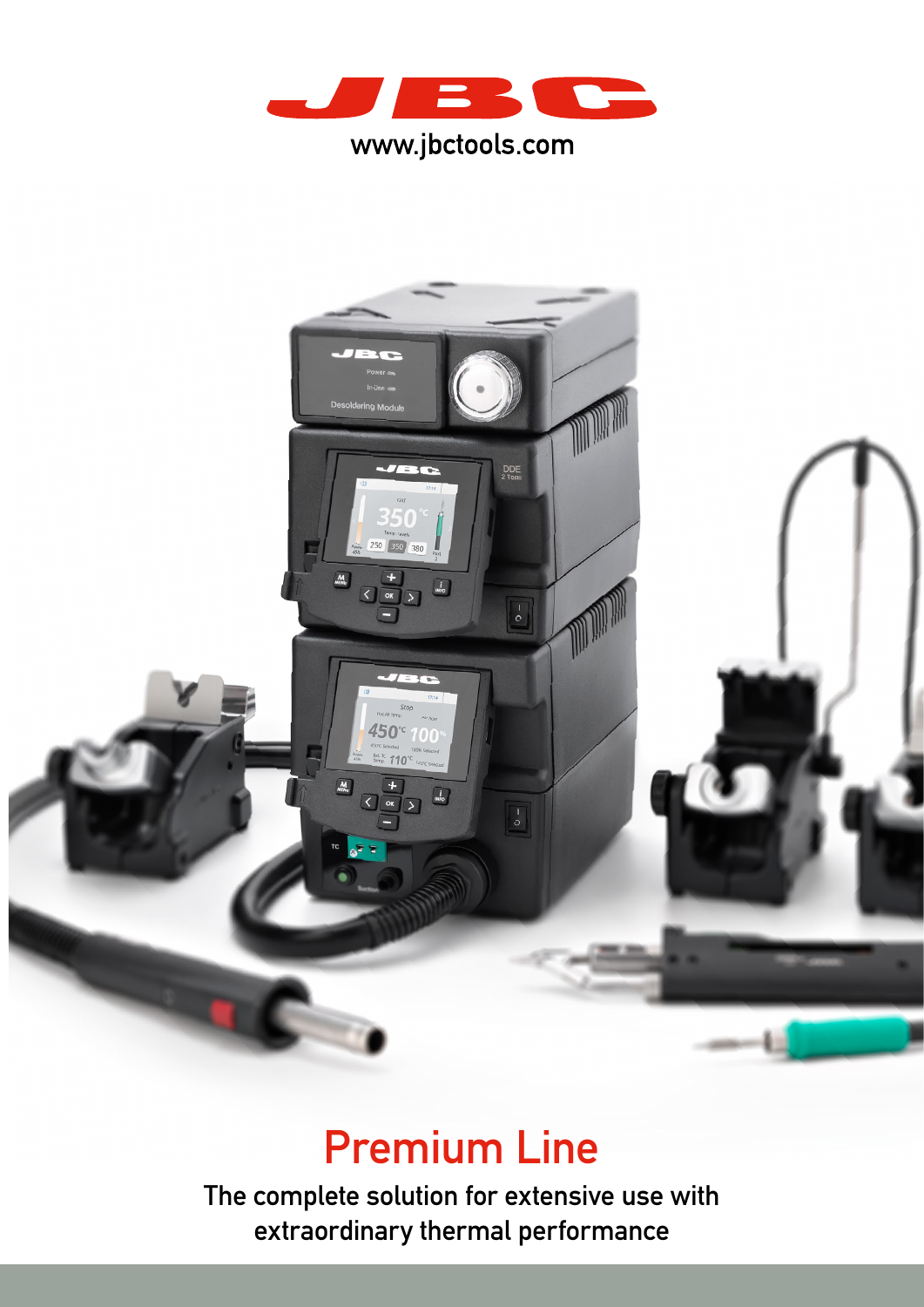## Ready to use

equipment with all necessary items

**Stackable** modules save work space

Fully compatible **Tools** with all control units

## Easy-to-use menu helps

work more comfortable

# Premium stations

### Soldering stations

### DIT-2D

### Soldering station For industrial solering jobs with medium and high power

requirements. Includes T245-A General Purpose Soldering Iron.

#### DIR-2D Precision Soldering station

For industrial precision soldering jobs with medium power requirements. Includes T210-A Precision Purpose Soldering Iron.



### AL-2A

Auto-feed Soldering station For extensive soldering applications or when a free hand is required.

Automates the soldering process by feeding solder wire. It is possible to select the length and the speed of the tin wire.

### Desoldering stations

For desoldering small and medium-sized insertion components and for cleaning circuits with SMD components.

### DSS-2D

### Micro Desoldering station with Electric pump

Includes MS-A Electric Desolering Module and DS360-A Micro Desoldering Iron.

### DIS-2D

Desoldering station with Electric pump Includes MS-A Electric Desoldering Module and DR560-A Desoldering Iron.

### DIV-2D

Desoldering station with Pneumatic pump Includes MV-A Pneumatic Desoldering Module and DR560-A Desoldering Iron. A compressed air source is necessary at the operator's bench.

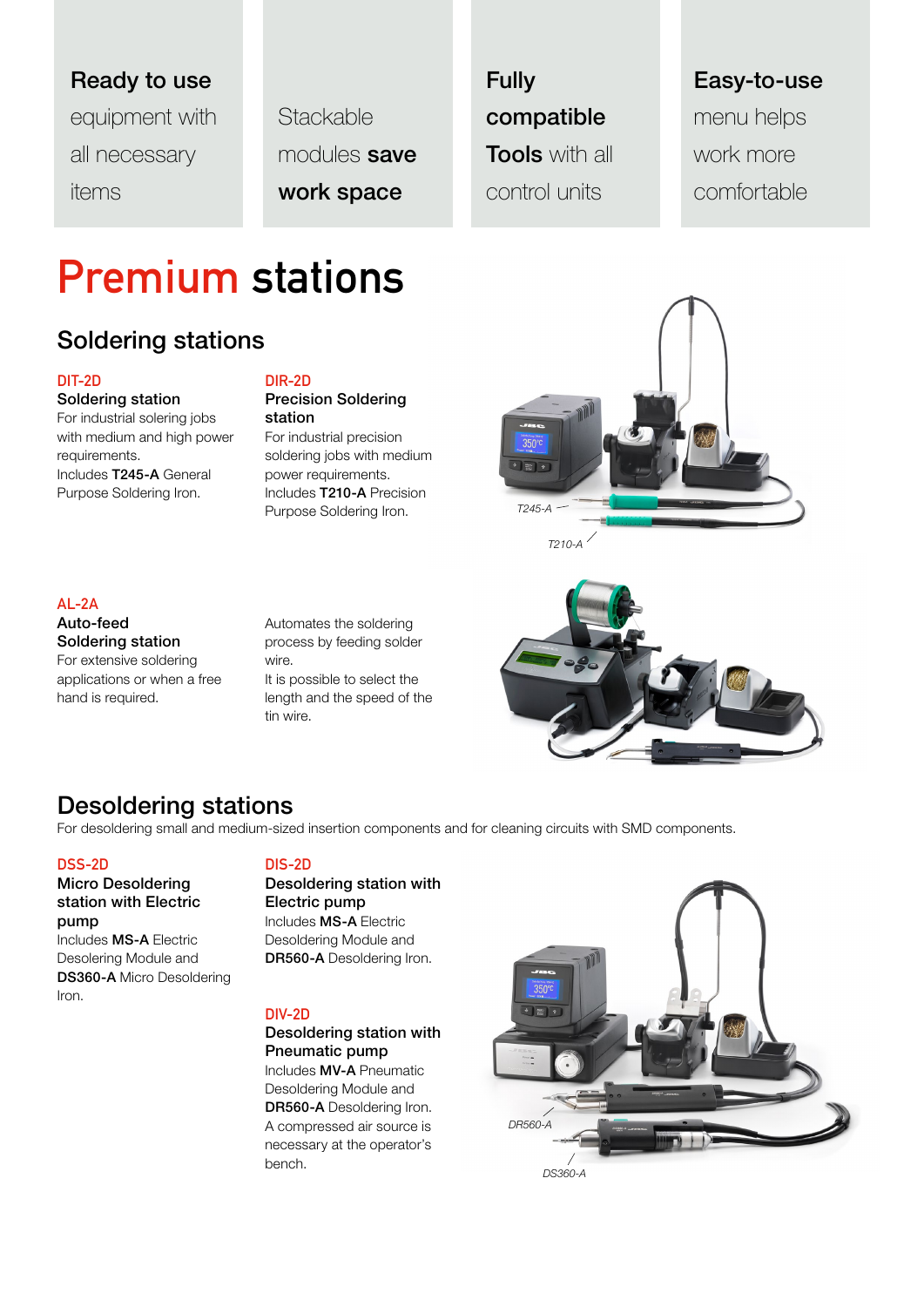

### Rework stations

For soldering and desoldering all types of components quickly and safely. Work simultaneously with up to 3 different tools.

#### DDSE-2B

Rework station with Electric pump Includes MSE-A Electric Desoldering Module.

### DDVE-2B

Rework station with Pneumatic pump Includes MVE-A Pneumatic Desoldering Module. A compressed air source is necessary at the operator's bench.

### RMSE-2D

Complete Rework station with Electric pump

#### RMVE-2D

Complete Rework station with Pneumatic pump

A complete solution for soldering and desoldering even using hot air with all the necessary accessories.



### Hot Air stations

Includes JT-TA Heater Hose

For soldering and desoldering all types of SMD using jointly extractors and protectors.

#### JTSE-2A

set.

Hot Air station

### TESE-2A

Precision Hot Air station Includes TE-TB Heater Hose set.

### JTSE-2QA & TESE-2QA

Hot Air stations without extractor desk



### Top Stations

Specially designed equipment for applications requiring the highest thermal demands or the highest precision.

### HDE-2B

Heavy Duty station For intensive soldering jobs requiring prolonged and high



### NASE-2B

Nano Rework station For very small-sized components requiring highest precision. Includes NT105-A Nano Purpose Soldering Iron and NP105-B Steady Nano Tweezers.

NANE-2B Nano Soldering station Includes two NT105-A Nano Purpose Soldering Irons.